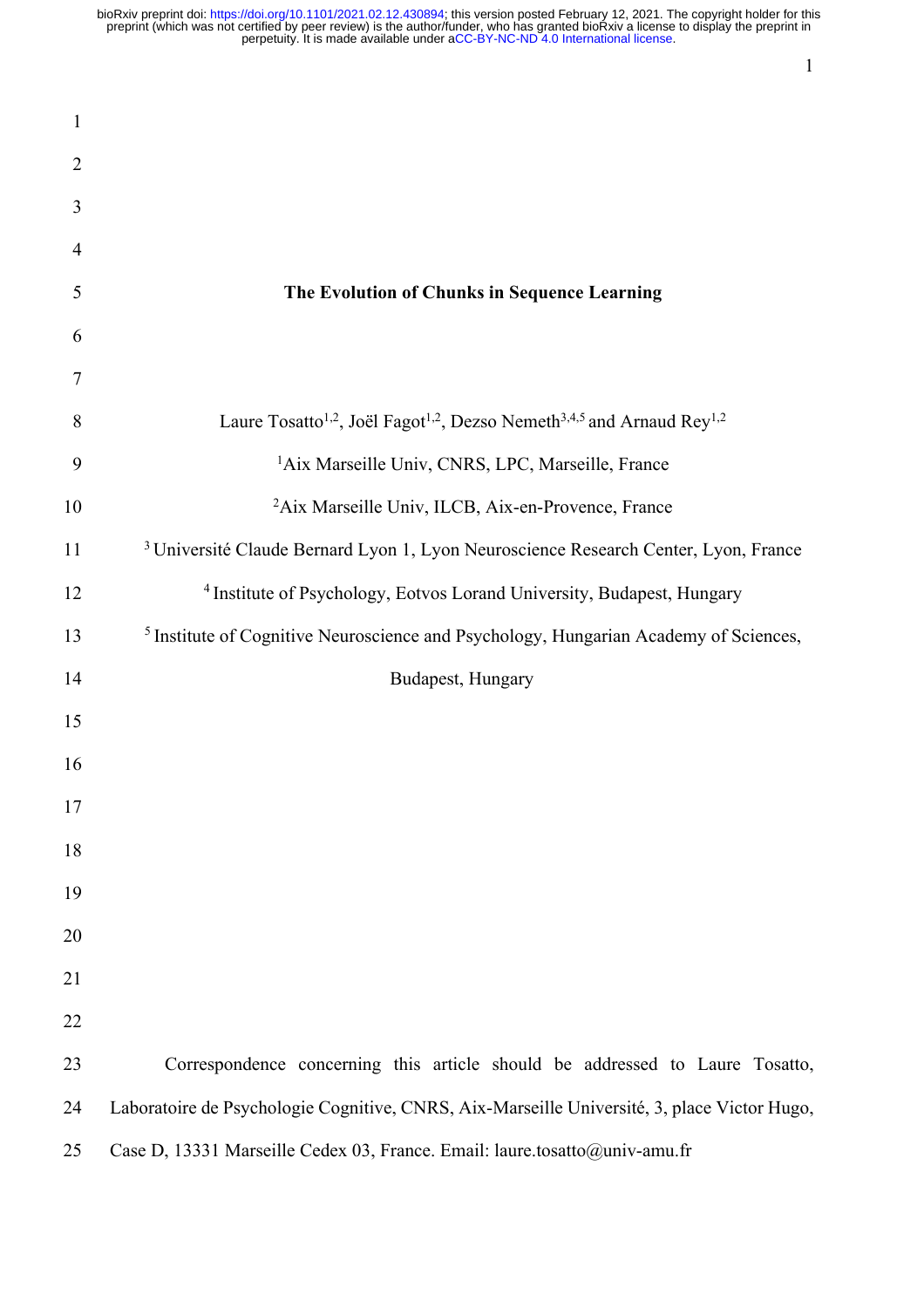#### Abstract

 Chunking mechanisms are central to several cognitive processes and notably to the acquisition of visuo-motor sequences. Individuals segment sequences into chunks of items to perform visuo-motor tasks more fluidly, rapidly, and accurately. However, the exact dynamics of chunking processes in the case of extended practice remain unclear. Using an operant conditioning device, eighteen Guinea baboons (*Papio papio*) produced a fixed sequence of nine movements during 1,000 trials by pointing to a moving target on a touch screen. Response times analyses revealed a specific chunking pattern of the sequence for each baboon. More importantly, we found that these patterns evolved during the course of the experiment, with chunks becoming progressively fewer and longer. We identified two chunk reorganization mechanisms: the *recombination* of preexisting chunks and the *concatenation* of two distinct chunks into a single one. These results provide new evidence on chunking mechanisms in sequence learning and challenge current models of associative and statistical learning.

*Keywords:* chunking, sequence learning, statistical learning, associative learning, non-

human primate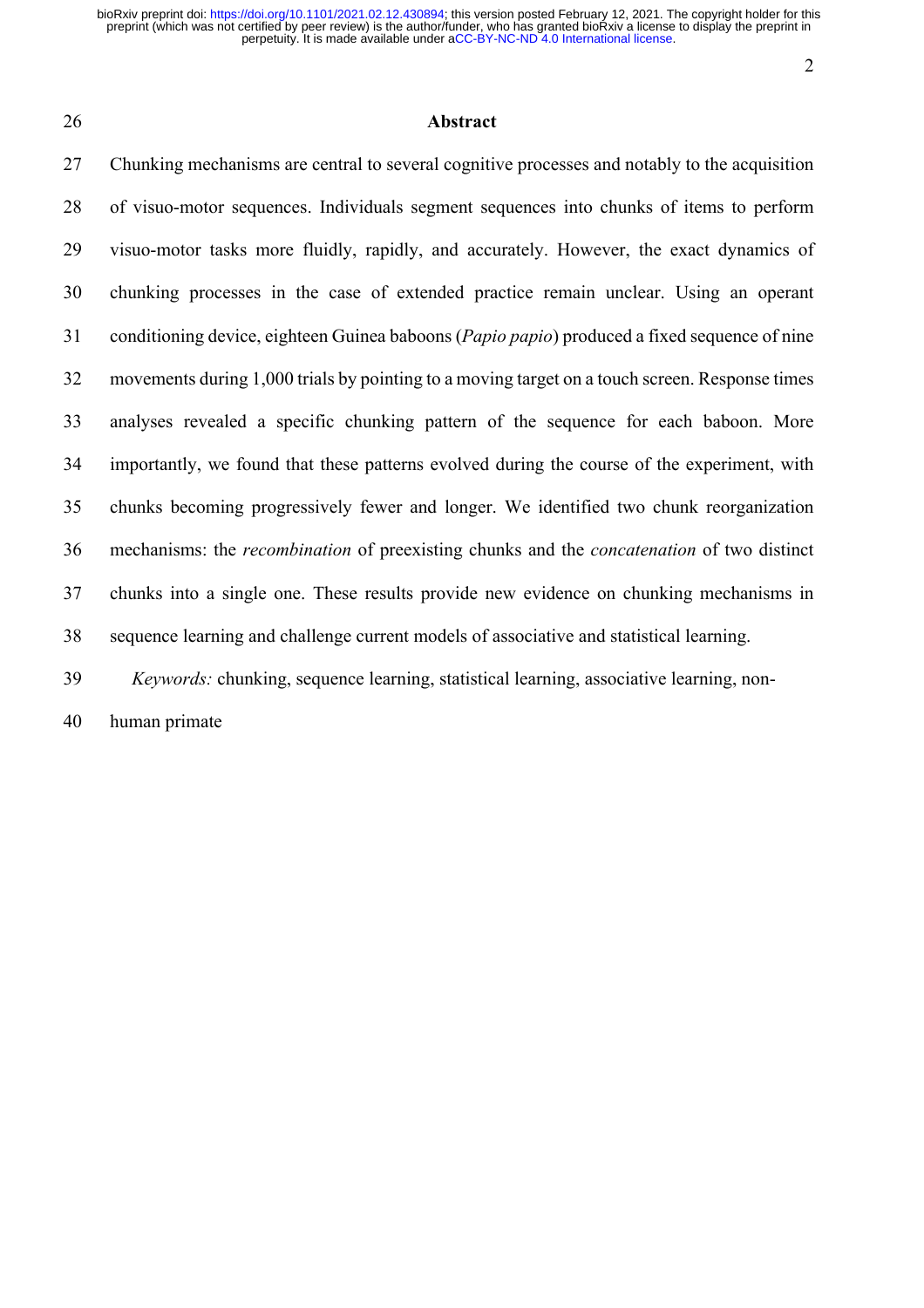#### **The Evolution of Chunks in Sequence Learning**

 A key mechanism allowing our cognitive system to compress information and increase short term memory capacity is the formation of chunks (Mathy & Feldman, 2012; Miller, 1956). Chunking is defined as the process of associating and grouping several items together into a single processing unit (Gobet & al, 2001; Gobet, Lloyd-Kelly and Lane, 2016). In coherence with the limits encountered by our cognitive system (Cowan, 1988, 2017), the storage capacity of the chunks themselves seems limited (3 or 4 items per chunk, Allen & Coyne, 1988; Chase & Simon, 1973; Johnson, 1970). In the field of perceptual-motor learning, chunking has been considered as the main motor sequence integration mechanism (Diedrichsen & Kornysheva, 2015; Wymbs et al. 2012).

 Perceptual-motor sequence learning is commonly described as the process by which a sequence of movements is acquired and executed with increased speed and accuracy (Willingham, 1998). Current sequence learning paradigms use a sequential button-press task: subjects are presented with a series of visual stimuli organized in a sequence and are asked to press a corresponding response button (e.g., Cohen, Ivry, & Keele, 1990; Nemeth et al., 2010; Verwey, 2001). A faster and more accurate performance over time reflects learning of the sequence. Typically, researchers have reported robust effects of sequence's length on subjects' response times (RTs): for short sequences (<4 keypresses), a decrease in the successive RTs can be observed when the sequence is learned; for longer sequences though, an initial decrease in RTs for the first 3 to 4 keypresses is followed by a longer RT on the next position. Then, RTs start decreasing again for the next 3 to 4 keypresses (e.g., Bo & Seidler, 2009; Verwey & Eikelboom, 2003). Similar results have been observed in non-human subjects (Terrace, 2002; Scarf et al., 2018). This phenomenon has been interpreted as the long sequence being spontaneously segmented into shorter motor chunks reflecting the sequence organization in memory (Sakai et al., 2003). Long temporal gaps between responses are assumed to mark chunk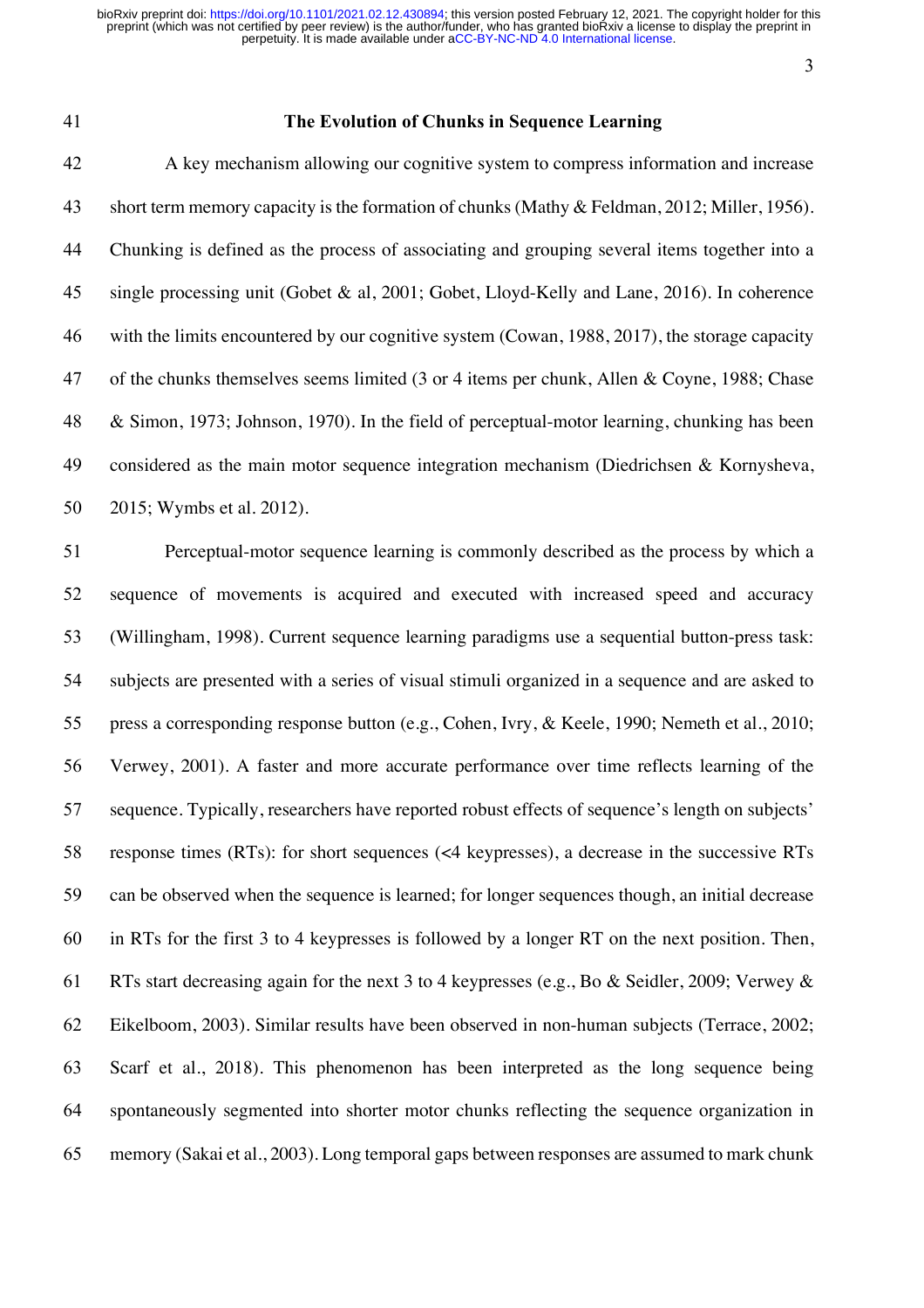boundaries (Abrahamse et al., 2013; Bottary et al., 2016). Yet, few studies have been interested in the evolution of chunks in the case of extended practice (e.g., Ramkumar et al., 2016; Song & Cohen, 2014; Wymbs et al., 2012). The present study aims at collecting new evidence on the evolution of chunking mechanisms in a perceptual-motor sequence learning task.

 One of the main issues in most sequence learning studies is the inconsistent transition probabilities (TPs) between items of the sequence. Indeed, in an experimental set up where only a few response buttons are available to the subject (e.g., Grafton, Hazeltine and Ivry, 2002; Verwey, 2001; Willingham, 1999), some stimuli are necessarily presented multiple times within the same sequence. For instance, in a sequence such as A-B-A-C-D-B-C, A is either followed by B or C, therefore the probability of B given A is 0.5, whereas D is always followed by B thus the probability of B given D is 1. This heterogeneity of TPs may constrain the strength of the connections formed between the successive elements of the sequence and affect the resulting chunking pattern.

 Another characteristic of previous studies is, apart from a few exceptions (e.g., Conway & Christiansen, 2001), that most sequence learning studies have been conducted with human participants. However, even if implicit instructions are provided, humans almost systematically use their inner language and develop strategies to perform the task (Rey et al., 2019). This may affect both their performance and their chunking processes, and it is hard to tease apart these verbal and explicit influences from associative and chunking mechanisms.

 To avoid these difficulties, we first chose to test non-human primates for neutralizing the possible effect of language-based strategies. Second, we used sequences composed of items only occurring once per sequence, i.e., with a transitional probability between elements equal to 1, using the serial pointing task proposed by Minier et al. (2016). In this task, participating monkeys had to track and touch target locations in a 3 x 3 matrix of crosses displayed on the screen. They were exposed to the same sequence of 9 locations that always appeared in the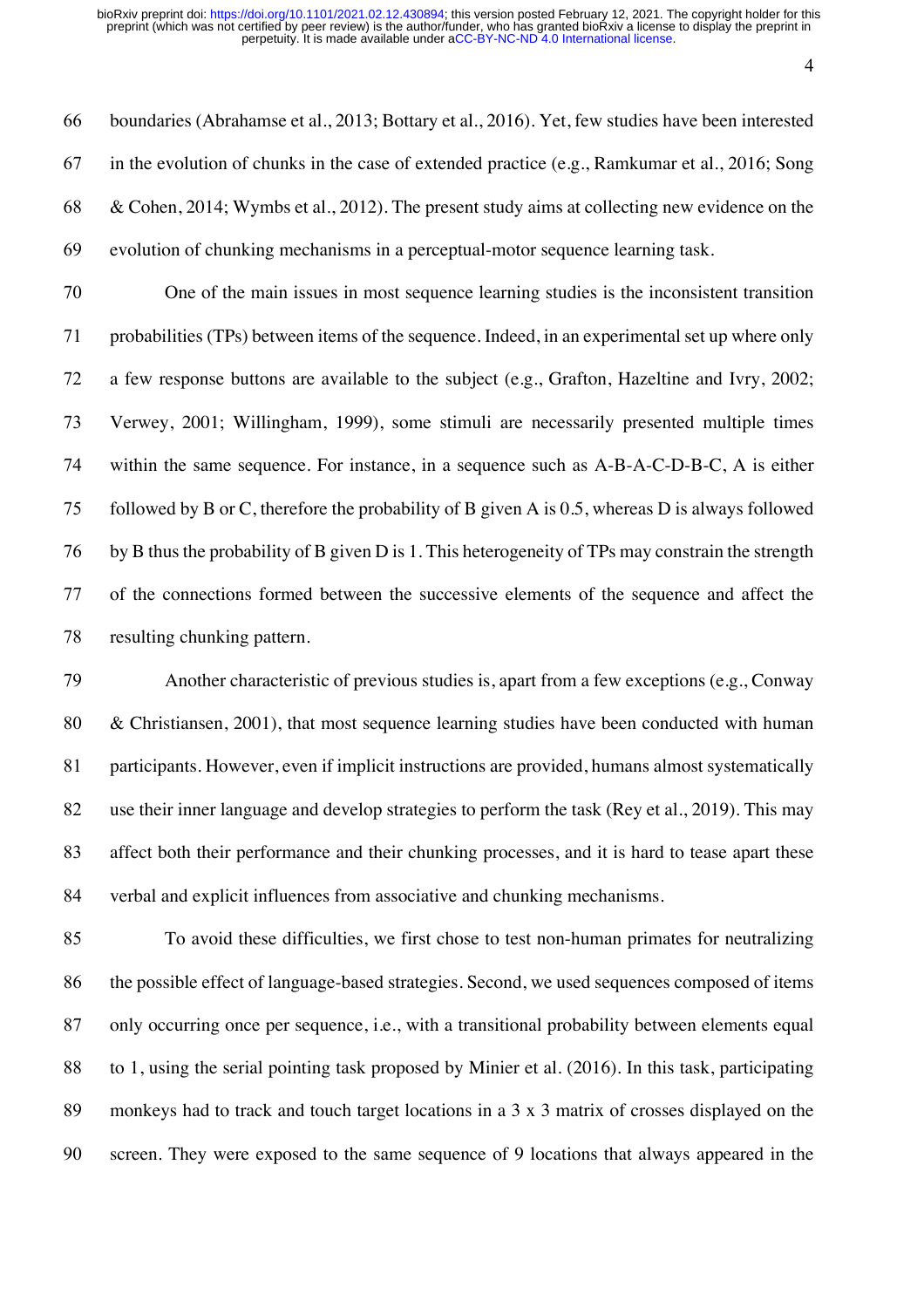same order upon a thousand trials. RTs for each location were recorded, providing us with detailed information on the temporal dynamics of sequence processing. This extended practice on a long single repeated sequence allowed us to collect new evidence on the formation and the evolution of chunks over time. **Method Participants** Thirteen female and five male Guinea baboons (*Papio papio*, age range 2.8—23.7 years) from the CNRS primate facility in Rousset (France), living in a social group of 25 individuals, were tested in this study. Water was provided *ad libitum* during the test, and the monkeys received their normal food ration of fruits every day at 5 PM. For practical reasons, we stopped 101 the experiment after 18 monkeys completed all scheduled trials. **Materials** *Apparatus* This experiment was conducted with a computer-learning device based on the voluntary participation of baboons (for details, see Fagot & Bonté, 2010). Baboons implanted with a RFID microchip had free access to 10 automatic operant conditioning learning devices equipped with touch screens. Each time a monkey entered a test chamber, it was identified by its microchip, and the system resumed the trial list where the subject left it at its previous visit. The experiment was controlled by E-prime (Version 2.0, Psychology Software Tools, Pittsburgh, PA, USA). *Task and stimuli* The screen was divided into nine equidistant predetermined locations represented by white crosses on a black background, virtually labeled as position 1 to 9 (see Figure 1). A trial

the fixation cross disappeared and the nine white crosses were displayed, one of them being

began with the presentation of a yellow fixation cross at the bottom of the screen. Once pressed,

replaced by the target, a red circle. When the target was touched, it was immediately replaced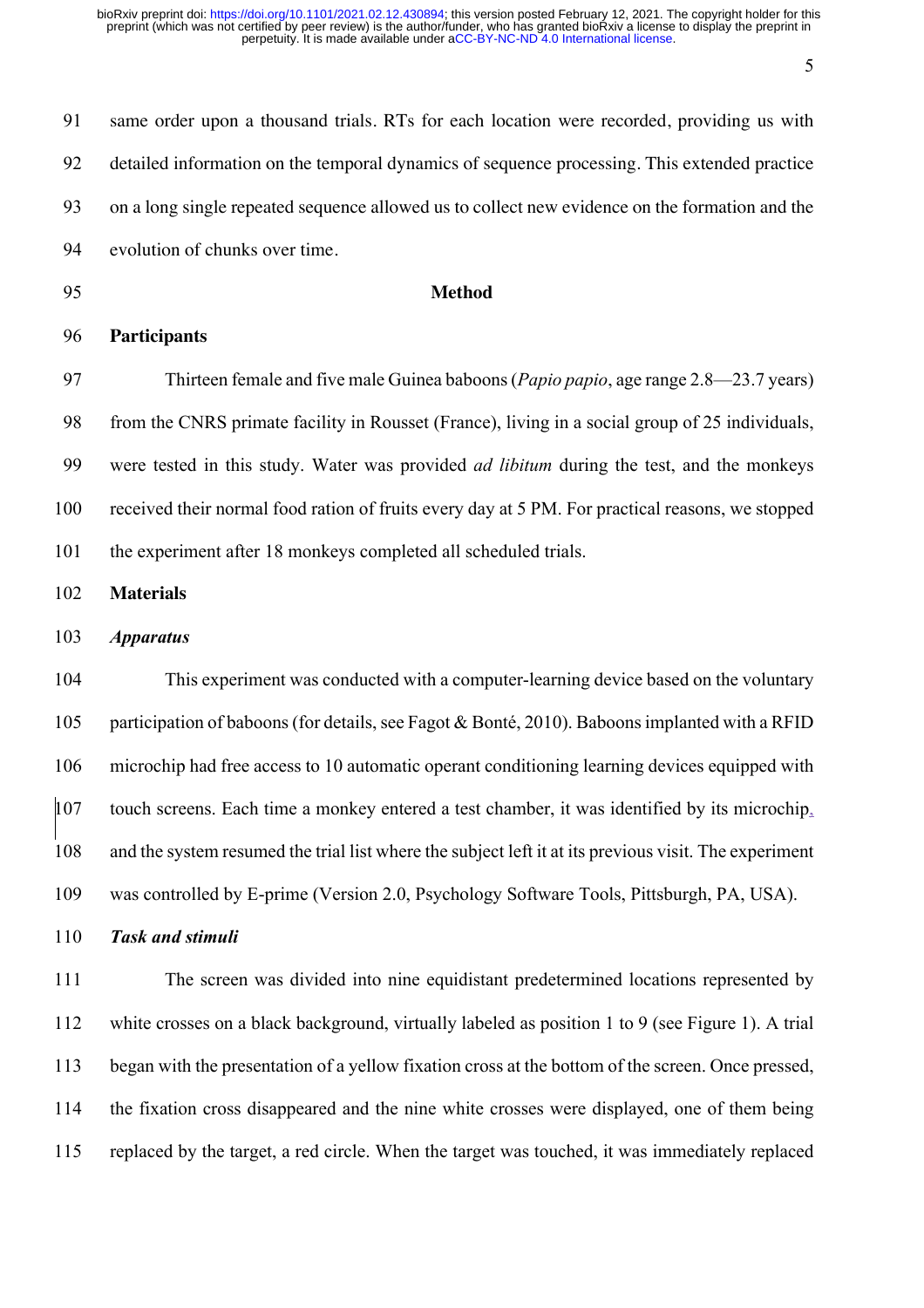- 
- by the cross. The red circle then replaced the next position in the sequence until it was touched,
- and a new position was displayed. Reward was provided at the end of a sequence of nine
- touches.
- 
- **Figure 1**
- *Experimental display and stimuli presentation*



- 
- 
- 

 To learn the task, baboons initially received random trials that were rewarded after three touches. Then, the number of touches in a trial was progressively increased up to nine. If baboons touched an inappropriate location (incorrect trial) or failed to touch the screen within 5,000ms after the red circle's appearance (aborted trial), a green screen was displayed for 3,000ms as a marker of failure. Aborted trials were not retained and therefore presented again, while incorrect trials were not. The time elapsed between the appearance of the red circle and the baboon's touch on this circle was recorded as the RT.

*Design of the sequences* 

 To control the motor difficulty of the transitions to be produced in the sequence, a random phase of sequence production was first conducted, where thirteen baboons performed random sequences of six positions for 1,000 trials. Based on these random trials, a baseline measure for all possible transitions from one location to another was computed by calculating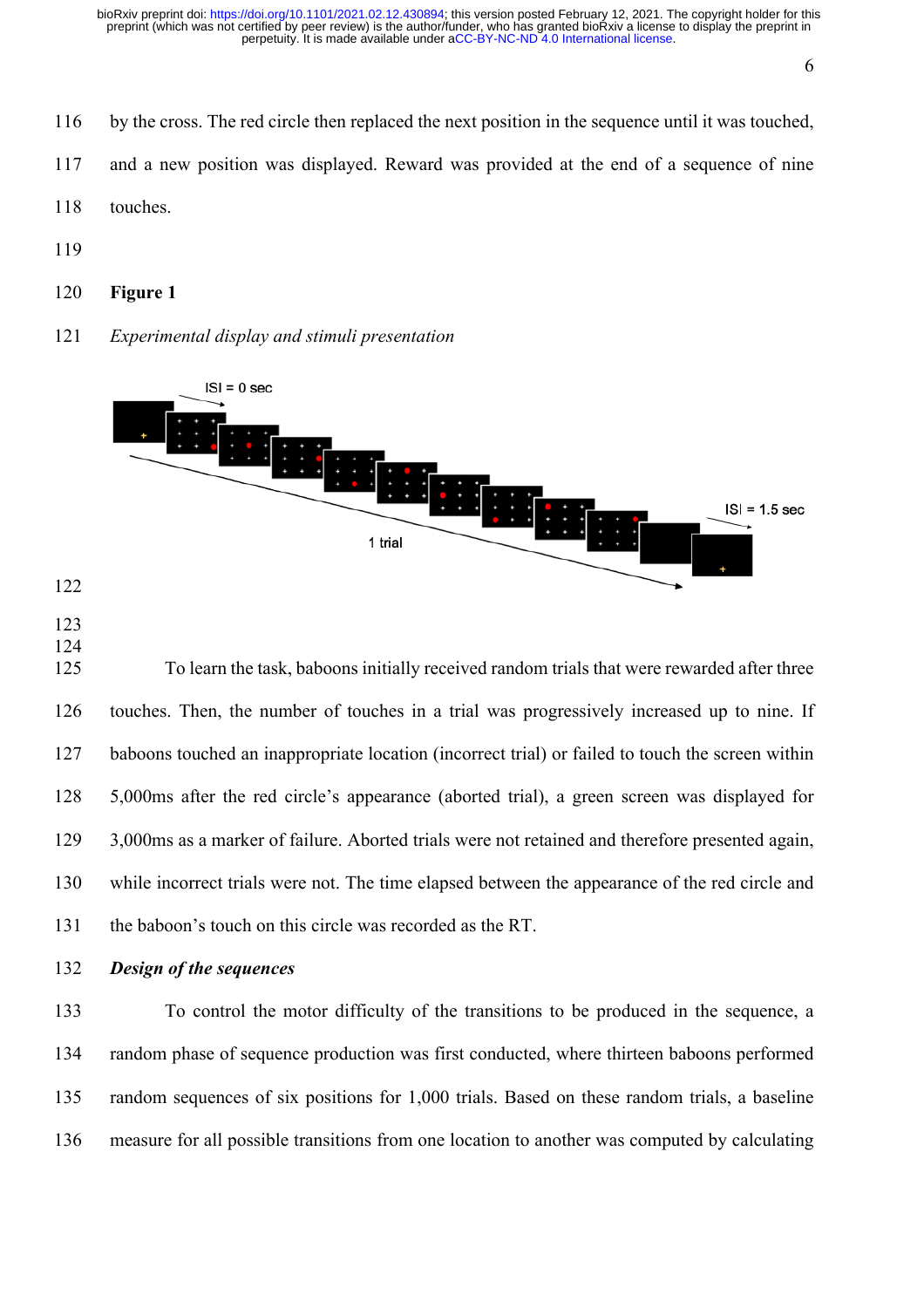137 mean RTs for each transition (e.g., from position 1 to 9), leading to a 9x9 matrix of mean RTs 138 calculated over the entire group of baboons (see Appendix A).

 Based on these baseline measures, we designed two sequences of nine serial positions for which each transition T was faster (or equally fast) to produce than the next one (i.e., T1≤T2≤…≤T8; see Appendix B). This way, a decrease in RT for a given transition can be interpreted as the anticipation (or learning) of that position from the previous one.

### 143 **Procedure**

144 Baboons were either presented with Sequence 1 (N=8) or Sequence 2 (N=10) and had 145 to produce it for 1000 successive trials. RTs for each position of the sequence were recorded 146 for all the trials.

147 **Results**

 On average, baboons required 2.9 days to complete the 1,000 trials, with a mean of 339.7 trials per day and a mean accuracy level of 92.5% (*SD*=6.2%). Incorrect trials were removed from the dataset (7.8%). A recursive trimming procedure excluded RTs greater or smaller than 2.5 standard deviations from the subject's mean for each of the nine possible 152 positions  $(24.4\%)$ <sup>1</sup>. RTs for each of the nine positions and for the 1,000 trials were divided into 10 Blocks of 100 trials.

154 **General sequence learning**

155 Learning of the sequence was estimated on mean RTs by a repeated measures one-way 156 ANOVA with Block (1-10) as the within factor. The effect of Block was highly significant (Block 1, *M*=452.8, *SD*=45.3; Block 10, *M*=400.1, *SD*=56.3),  $F(1,9)$ =30.43,  $p$ <.001,  $\eta$ <sup>2</sup>=0.642,

<sup>&</sup>lt;sup>1</sup> Inspection of the response times distribution revealed that a majority of responses were produced around 500ms. A smaller group of RTs appeared around 1,000 ms and was likely due to situations in which baboon's response was not recorded by the computer, because their hands were dirty. In this situation, they had to touch the screen again, and longer RTs were recorded (that are on average twice longer compared to the first responses). This is why we have adopted this recursive trimming procedure. After applying this procedure, there was still a mean number of 77.9 remaining RTs for each position per participant and per block of 100 trials (the minimum number of remaining RTs for one position being 32).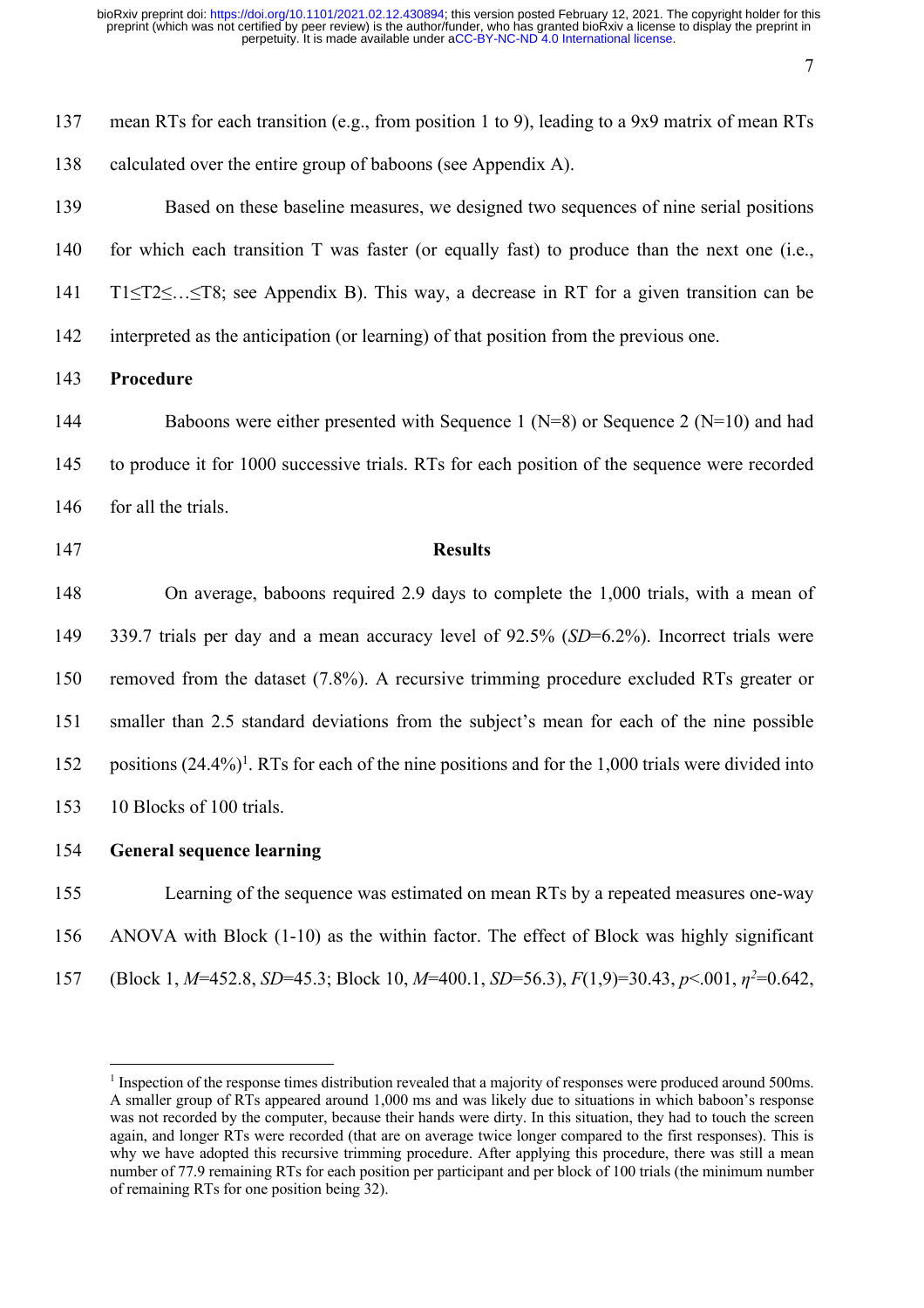indicating that mean RTs decreased throughout the blocks of trials and that monkeys learned the sequence.

## **Chunking of the sequence**

 To study the chunking pattern of the sequence by monkeys, we adopted the following reasoning. We considered successive positions *A* and *B* to be part of the same chunk as long as the transition time from one position to the next did not correspond to a significant increase in 164 RT. Therefore, if  $RT_A < RT_B$  then *A* and *B* do not belong to the same chunk, and the AB transition marks a chunk boundary (Kennerly et al., 2004). This reasoning was applied on each Block and for each monkey. Statistical significance was assessed through paired-sample t-tests for each pair of successive positions. Each time the RT of a pair's second position was significantly higher than the first position, it marked a chunk boundary. Figure 2 illustrates this method on the performances of one monkey.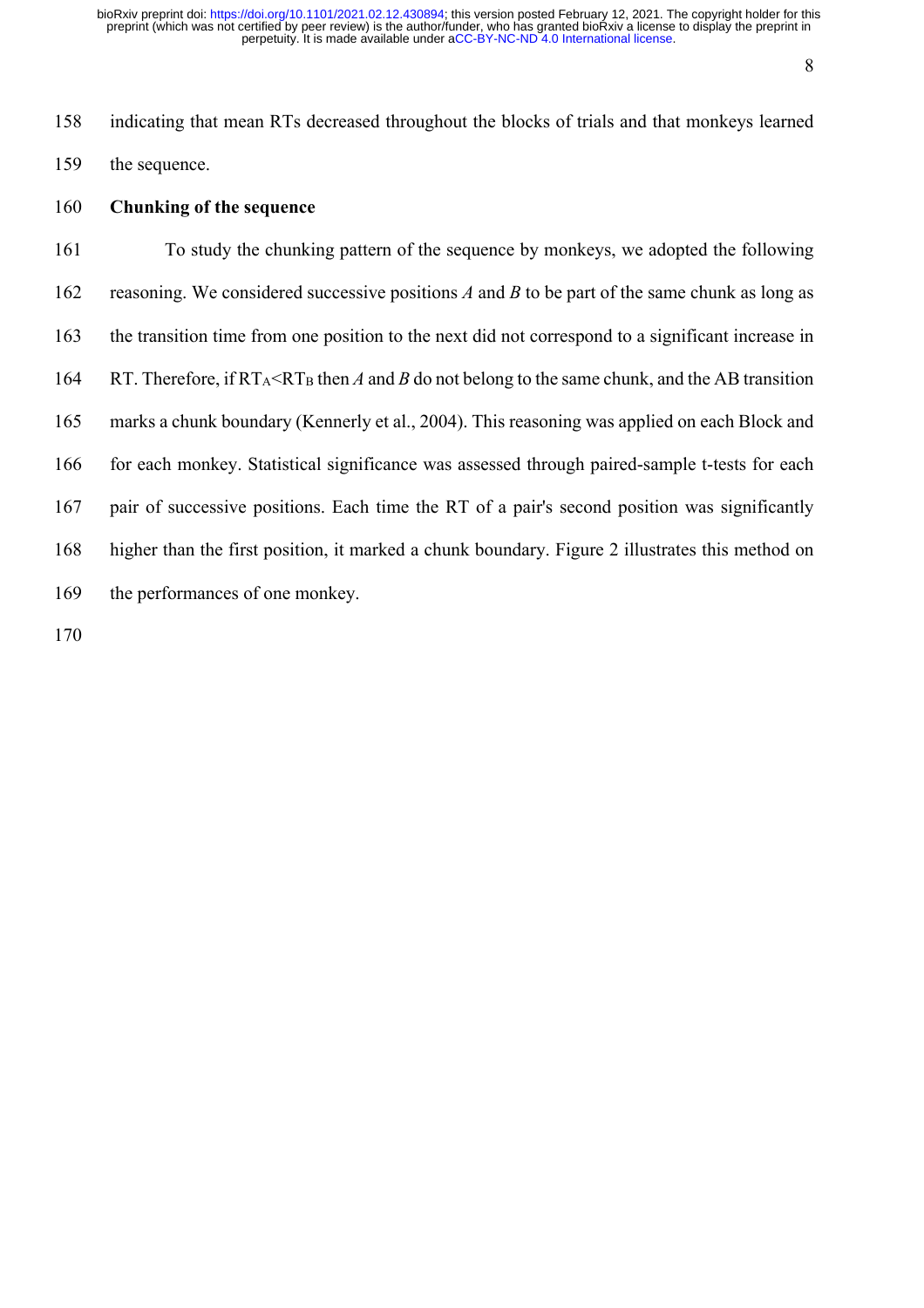# **Figure 2**



*Evolution of the chunking pattern for one individual (Atmosphere) throughout the task*

 *Note.* Mean RT per position across the 10 blocks of trials for one baboon (Atmosphere) showing the evolution of the chunking pattern. This individual initially parses the sequence into three chunks of three positions in the first three blocks of trials. A reorganization starts in Block 4, as Position 4 is integrated into the first chunk. Another 177 reorganization occurs in Block 8, where the  $2<sup>nd</sup>$  and  $3<sup>rd</sup>$  chunks are progressively concatenated (error bars represent 95% confidence intervals).

## **Evolution of chunks**

 With this method, we were able to quantify the number of chunks and their average size produced on each block by each monkey. For example, the monkey from Figure 2 produced 3 chunks and an average chunk size of 3 in Block 1. In Block 10, the number of chunks was 2 and the average chunk size was 4.5. Figure 3 reports the average number of chunks and chunk size for all monkeys across the 10 blocks of the experiment. For example, we found that the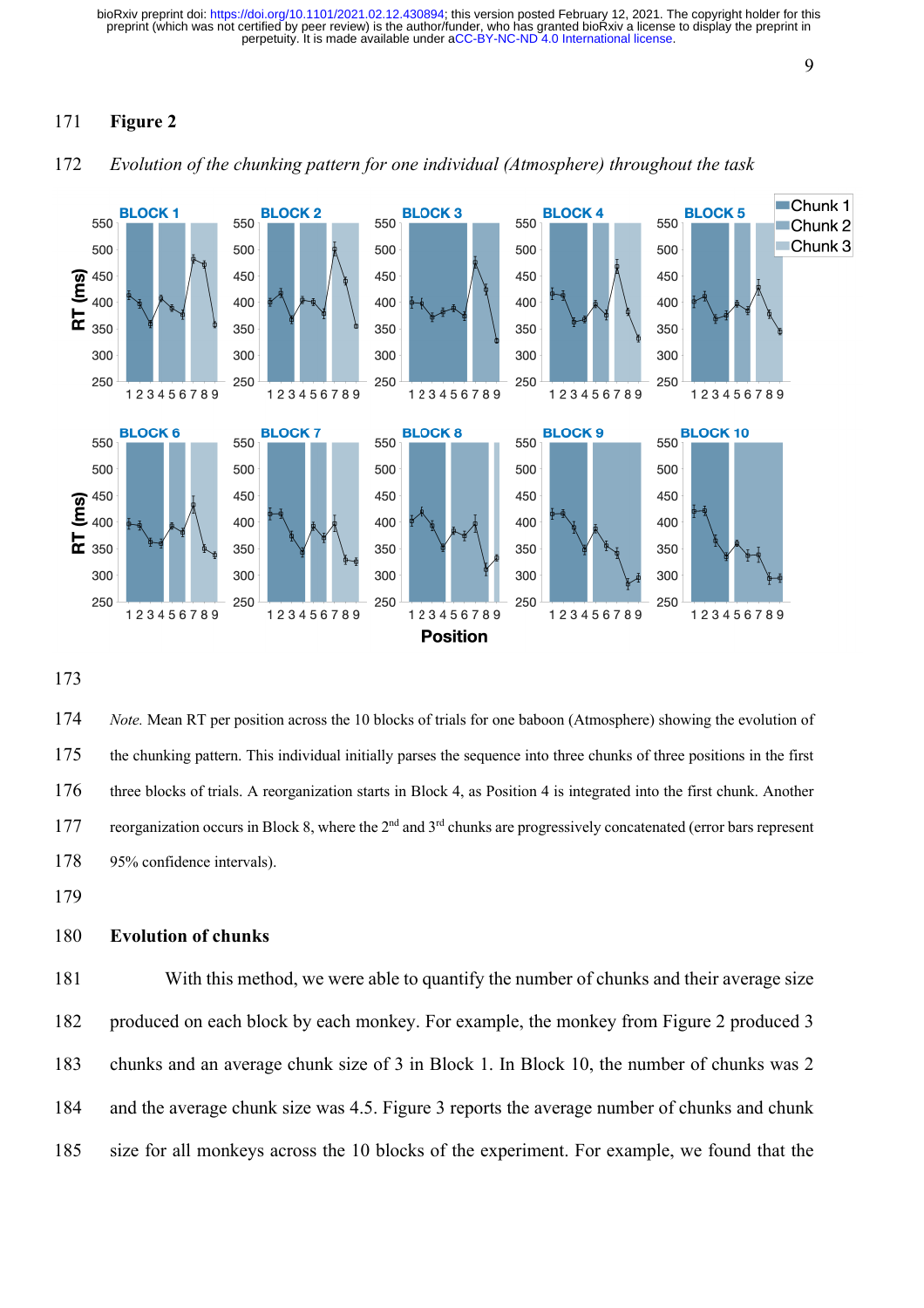- mean chunk size was 2.2 positions (*CI*=0.31; *Min*=1; *Max*=5) in the first block and 3.375 (*CI*=0.53; *Min*=1; *Max*=8) in the last block. Two repeated measures one-way ANOVA were conducted to test the effect of Block on the mean number of chunks and the average chunk size. This analysis revealed that the number of chunks significantly decreased across blocks, *F*(1,9)=9.421,  $p$ <.001,  $\eta$ <sup>2=</sup>.357, and that the average chunk size significantly increased across blocks,  $F(1,9)=4.794$ ,  $p<.01$ ,  $n^2=.22$ .
- 
- **Figure 3**
- *Evolution of chunks across blocks*



*Note*. A. Mean number of chunks per block. B. Mean chunk size (i.e. number of elements per chunk) per block

(error bars represent 95%confidence intervals).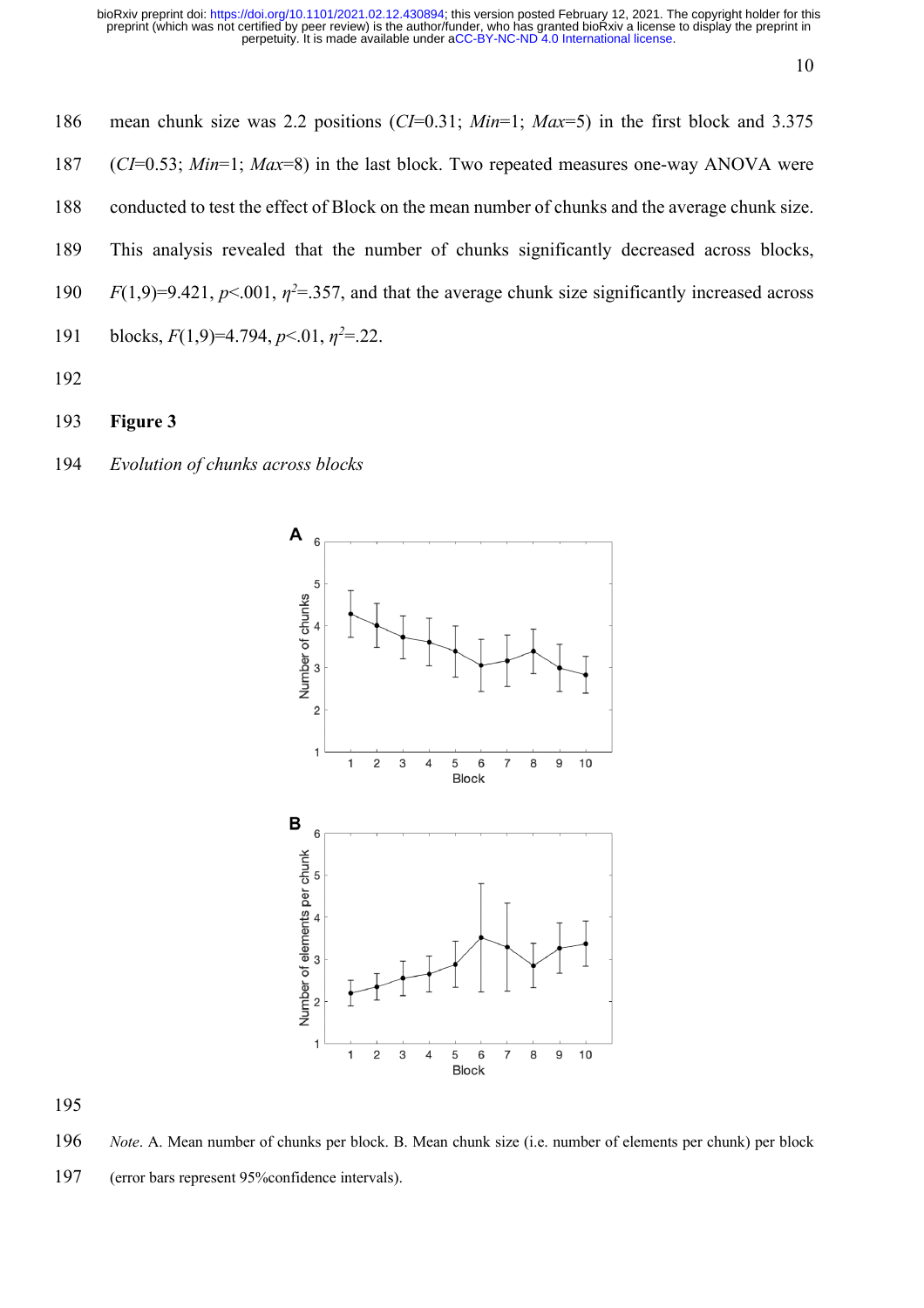The evolution of these two indicators can be accounted for by two reorganization mechanisms: the *recombination* of pre-existing chunks (50.4% of the reorganizations, observed for 15 monkeys) and the *concatenation* of two chunks into a single one (49.6% of the reorganizations, observed for 17 monkeys). An illustration of these reorganizations is provided in Figure 2: from Block 1 to Block 3, the first six positions of the sequence were parsed into two equivalent chunks of three positions, indicated by the significant increase in RTs between Position 3 and 4. Starting Block 4, the chunks are recombined with Position 4 being slowly integrated to the first chunk as its difference with Position 3 disappears and a significant increase in RTs is now appearing between Position 4 and 5. The concatenation of two chunks into a single one is also illustrated in Figure 2: while Chunks 2 and 3 were separated by a significant increase in RT between Position 6 and Position 7 until Block 8, this difference disappeared in Block 9, and the two chunks were then grouped into one. Table 1 provides a detailed description of the chunks appearing in Figure 2. For each block of trials, it counts the number of chunks, their respective size, and each occurrence of a concatenation or a recombination. At the group level, Table 2 provides the total number of concatenations and 213 recombinations obtained for each block and for all monkeys<sup>2</sup>. A repeated measure ANOVA with Block and Mechanisms (concatenation vs. recombination) did not reveal any significant 215 effect (all  $ps > .05$ ).

<sup>&</sup>lt;sup>2</sup> See Supplementary material for a description of the patterns of responses for each monkey over blocks. The same information asthe one displayed in Figure 2 and Table 1 for the monkey "Atmosphere" is provided for all monkeys from the present experiment (see Figures and Tables S1 to S17). These data clearly show that each monkey displays a specific chunking pattern that follows a specific evolution over blocks of trials.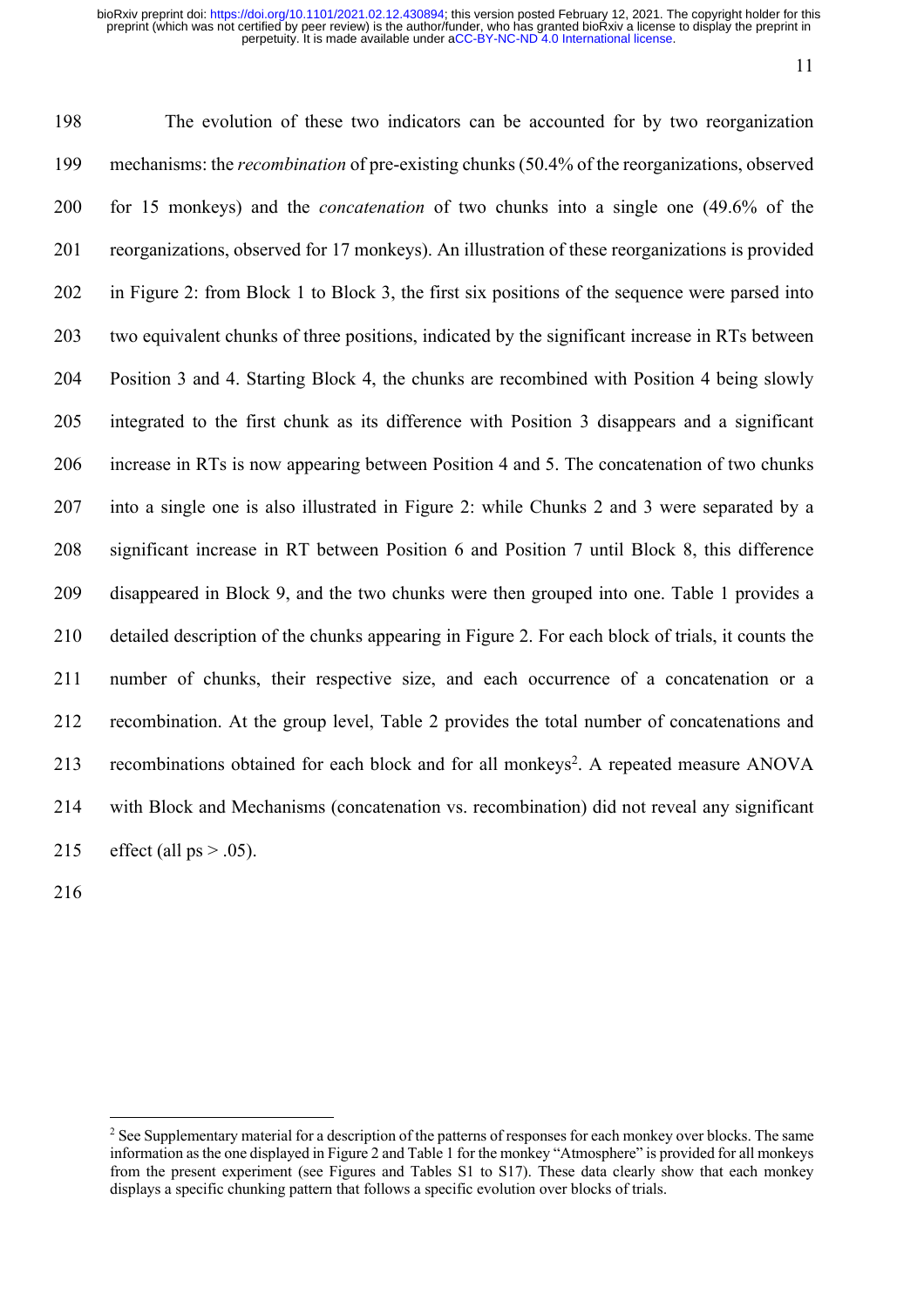# **Table 1**

*Summary table of the reorganizations observed throughout the task for one baboon* 

*(Atmophere).*

|         |                | Chunk size |                |  | Nb of chunks Concatenation Recombinaison |
|---------|----------------|------------|----------------|--|------------------------------------------|
|         | C <sub>1</sub> | C2         | C <sub>3</sub> |  |                                          |
| Block 1 | 3              | 3          |                |  |                                          |
|         |                | 3          |                |  |                                          |
|         |                |            |                |  |                                          |
|         |                |            |                |  |                                          |
|         | 4              |            |                |  |                                          |
| 6       | 4              |            |                |  |                                          |
|         | 4              |            |                |  |                                          |
| 8       | 4              |            |                |  |                                          |
|         |                |            |                |  |                                          |
| 10      | 4              |            |                |  |                                          |
| Total   |                |            |                |  |                                          |

*Note.* Numbers in columns 2-4 refer respectively to the size of the first (C1), second (C2) and third (C3) chunk (if

- 221 any) in the sequence.
- 
- **Table 2**

| 224 |  |  |  | Total number of concatenations and recombinations per block. |  |  |
|-----|--|--|--|--------------------------------------------------------------|--|--|
|-----|--|--|--|--------------------------------------------------------------|--|--|

| <b>Block</b> | Concatenations | Recombinations |
|--------------|----------------|----------------|
| 2            | 11             |                |
|              | 8              |                |
|              | 6              |                |
|              | 6              |                |
|              | 8              |                |
|              |                | 6              |
|              |                | 10             |
|              |                |                |
| 10           |                | 6              |
| Total        | 56             | 57             |

# **Additional analyses**

Our data show that a chunking pattern emerges and evolves over time for each monkey

(i.e., Figures S1 to S17). The averaged data on Block 1 indicates that a first chunking pattern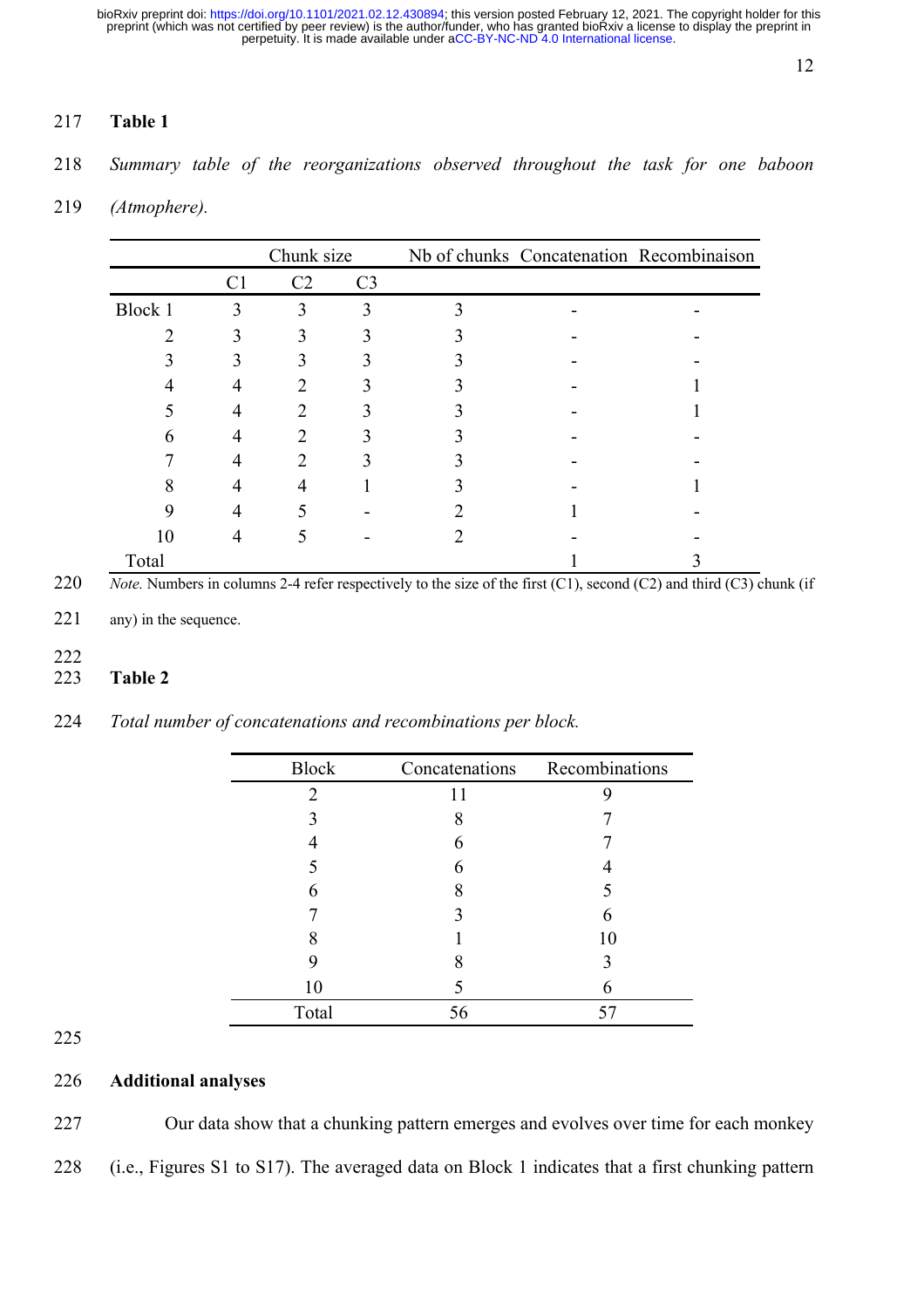rapidly emerges after a few dozen of trials. However, we checked that monkeys produced the 230 same ascending pattern of RTs during their first 10 trials on the repeated sequence than the one we computed from the random baseline trials (see Figure S18). This ensures that our sequences were correctly designed and that chunking mechanisms are rapidly efficient.

 We also compared the mean response times computed on every trial and averaged over blocks in the random and repeated sequence conditions. The result indicates that chunking mechanisms qualitatively and quantitatively influenced the monkey's behavior by significantly increasing their global efficacy in this visuo-motor task (see Figure S19).

#### **Discussion**

 Three main findings were obtained in the present study. First, we found that non-human primates spontaneously segmented long sequences into short chunks. Second, with extended practice, chunks became longer and fewer. Third, based on these observations, we assumed this decrease in the number of chunks and this increase in chunks' size was due to two types of reorganizations: the recombination of several preexisting chunks and the concatenation of two distinct chunks into a single one.

 Our first finding is consistent with previous studies on sequence learning in humans as 245 participants were found to initially segment the sequence into small chunks (e.g., Nissen  $\&$  Bullemer, 1987; Verwey, 1996; 2001; 2003, Verwey et al., 2002). Chunks typically contained 2 to 4 items, sometimes 5 (Sakai et al., 2003), which is similar to what we observed in the first block of the experiment. With extended practice, the mean chunk size could reach up to 8 successive positions. However, these large chunks are very rare in our data and in the literature, although Kennerly, Sakai and Rushworth (2004) found in humans a mean chunk size of 7.83 items for sequences of 12 items. This difference is likely due to motor constrains that vary across experimental paradigms and may facilitate the development of longer chunks. This first result indicates that chunking is a fundamental mechanism of sequence learning in both human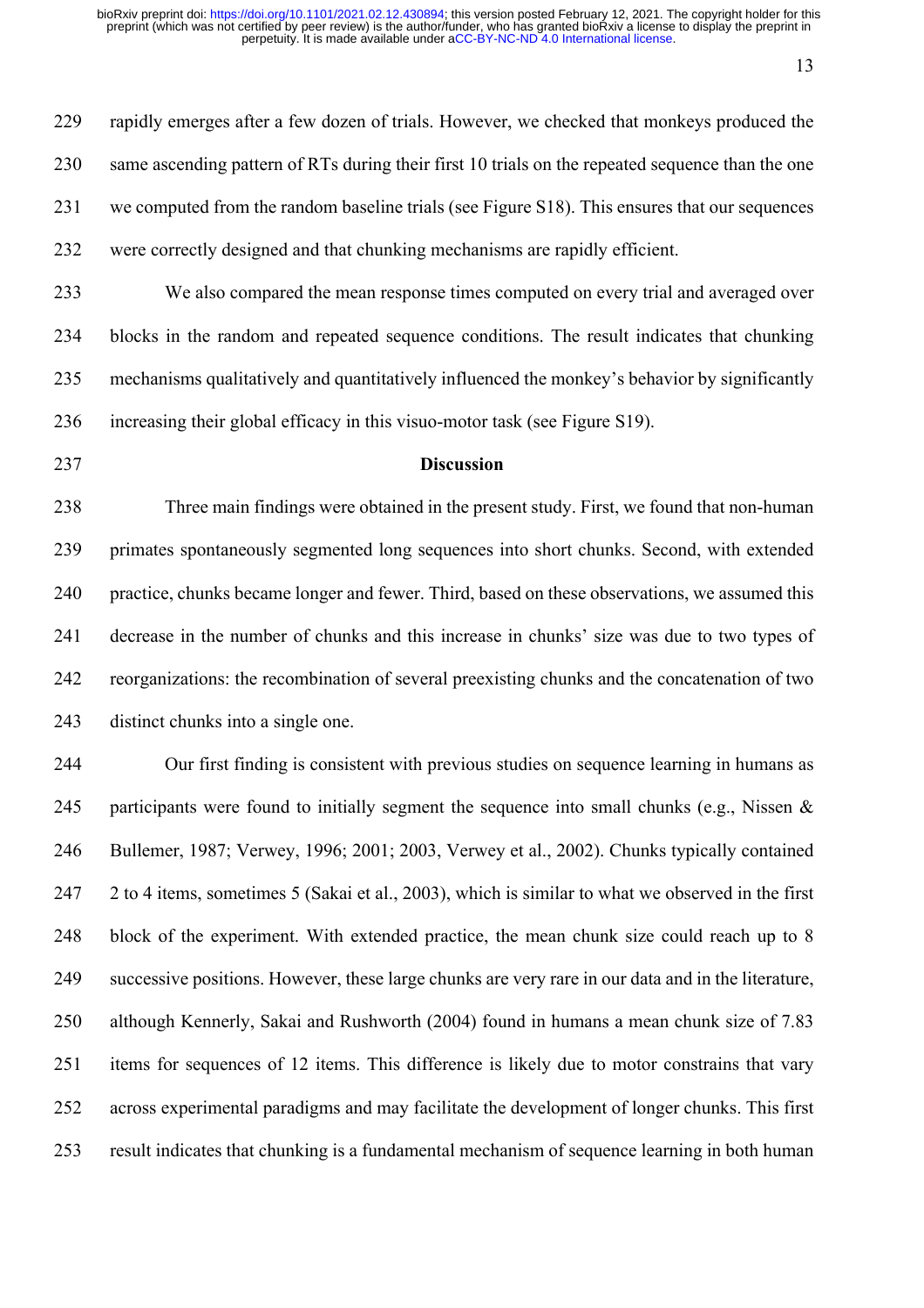and non-human primates, and that the cognitive system spontaneously forms strong associations between repeated co-occurring events (e.g., Perruchet & Vinter, 1998; 2002; Rey et al., 2019). However, the results also show that there is an initial limit to the number of associations that can be formed successively.

 Our second finding indicates that extended practice allows the baboons to exceed these limits, as we found that chunks can be reorganized into longer segments. This feature is not systematic as we observed reorganizations in 17 monkeys out of 18. Ramkumar et al. (2016) suggested that to limit the cost of computation, learning new sequences of movements starts with many short chunks. With practice, the execution of short chunks becomes more efficient, which reduces the computation's complexity. This increase in efficiency for short chunks would promote more complex computations leading to the development of longer chunks. However, the precise neural mechanisms supporting these changes over time are still unclear, as are the conditions that promote switching from one pattern to another.

 Our third main finding is related to the evolution of chunks and the two reorganization mechanisms that allow chunks to become longer: the concatenation and recombination of chunks. Abrahamse et al. (2013) define the concatenation mechanism as the process by which two successive chunks are performed more fluidly and the temporal gap between them decreases. This description is consistent with our findings but, to our knowledge, there is no other report of two successive chunks becoming one and the temporal gap between them disappearing. As for recombinations, they correspond to the emergence of a new segmentation pattern across chunks. As shown in Table 2, the occurrence of concatenation or recombination does not seem related to a specific stage of learning. In both cases, one can assume that these modifications in the chunking pattern is certainly related to the increase in efficiency in the realization of some chunks (Ramkumar et al., 2026). This would then modify the stability of the preexisting chunking pattern and favor either the concatenation of two chunks into a longer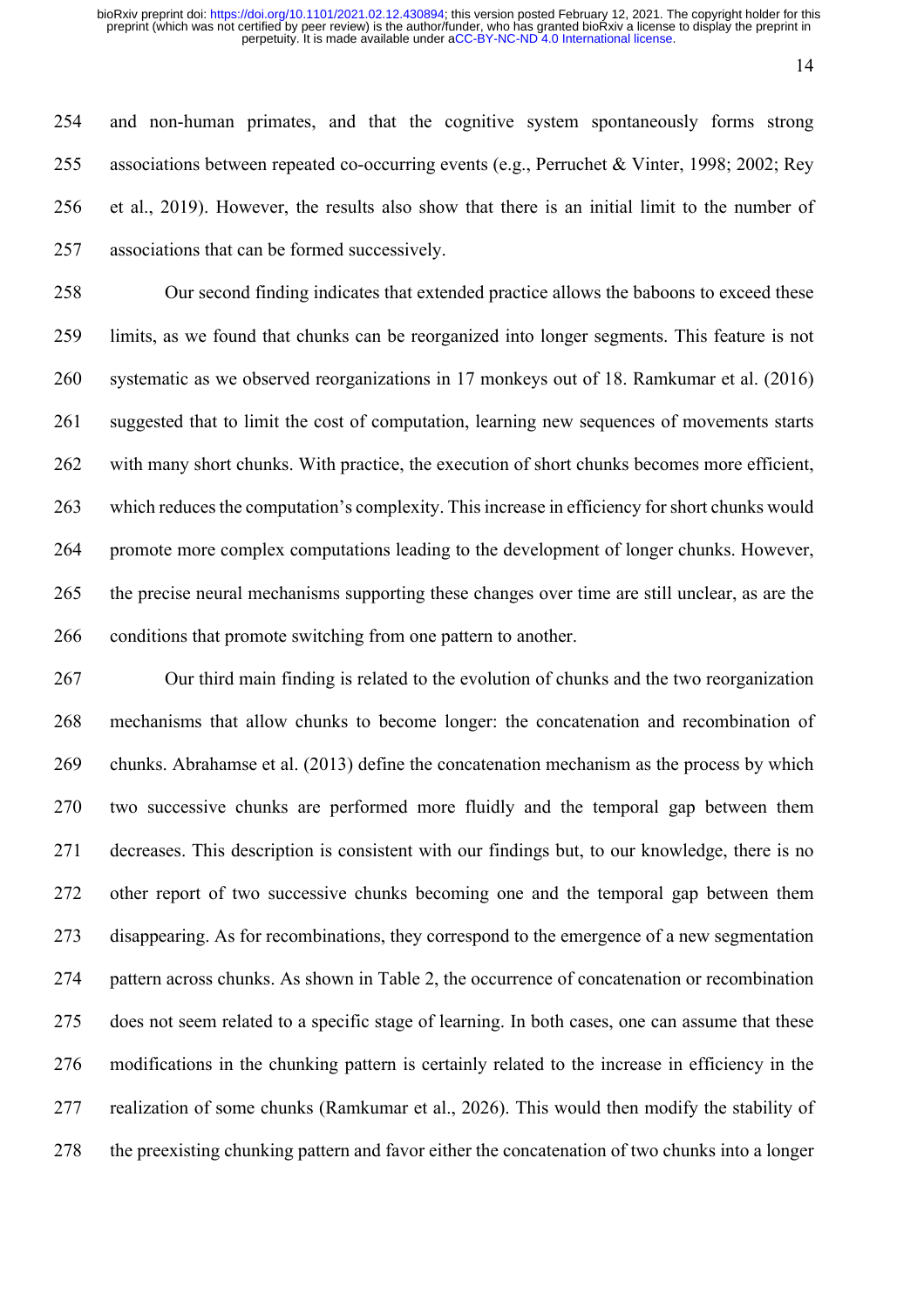one or local rearrangements leading to recombinations and to more functional chunking patterns.

 Interestingly, current models of chunking only partially account for the reorganizations we found. Most models, like the Competitive Chunking model (Servan-Schreiber & Anderson, 1990) or the PARSER model (Perruchet & Vinter, 1998) assume that repeated sequences lead to the formation of chunks that are stored in memory. They also assume that two co-occurring chunks can lead to a new and larger chunk by concatenating two previously smaller chunks. Recombination, though, is not a mechanism implemented in any model of chunking. The present data, therefore, represent a strong challenge for current models of statistical and associative learning.

 To summarize, these data indicate that when non-verbal non-human animals are repeatedly exposed to a long sequence of 9 elements, associations are formed initially between a limited number of co-occurring elements (i.e., from 2 to 4 elements). With extended practice, these patterns of associations can become longer. The reorganization mechanisms supporting these evolutions are not yet accounted for by any model of associative learning but understanding the dynamics of these mechanisms represents a strong challenge for the future generation of computational models of associative and statistical learning.

# **Context**

 We continuously learn and encode the statistical regularities appearing in our environment. Previous empirical and theoretical studies have proposed that chunking and associative learning mechanisms are good candidates to account for our ability to encode sequential regularities. We were interested in the present study in determining the dynamics of these chunking mechanisms when the sequential information was composed of a long, repeated sequence. This sequence was processed by a non-human primate species that does not have access to language recoding abilities. Consistent with previous theoretical accounts, we found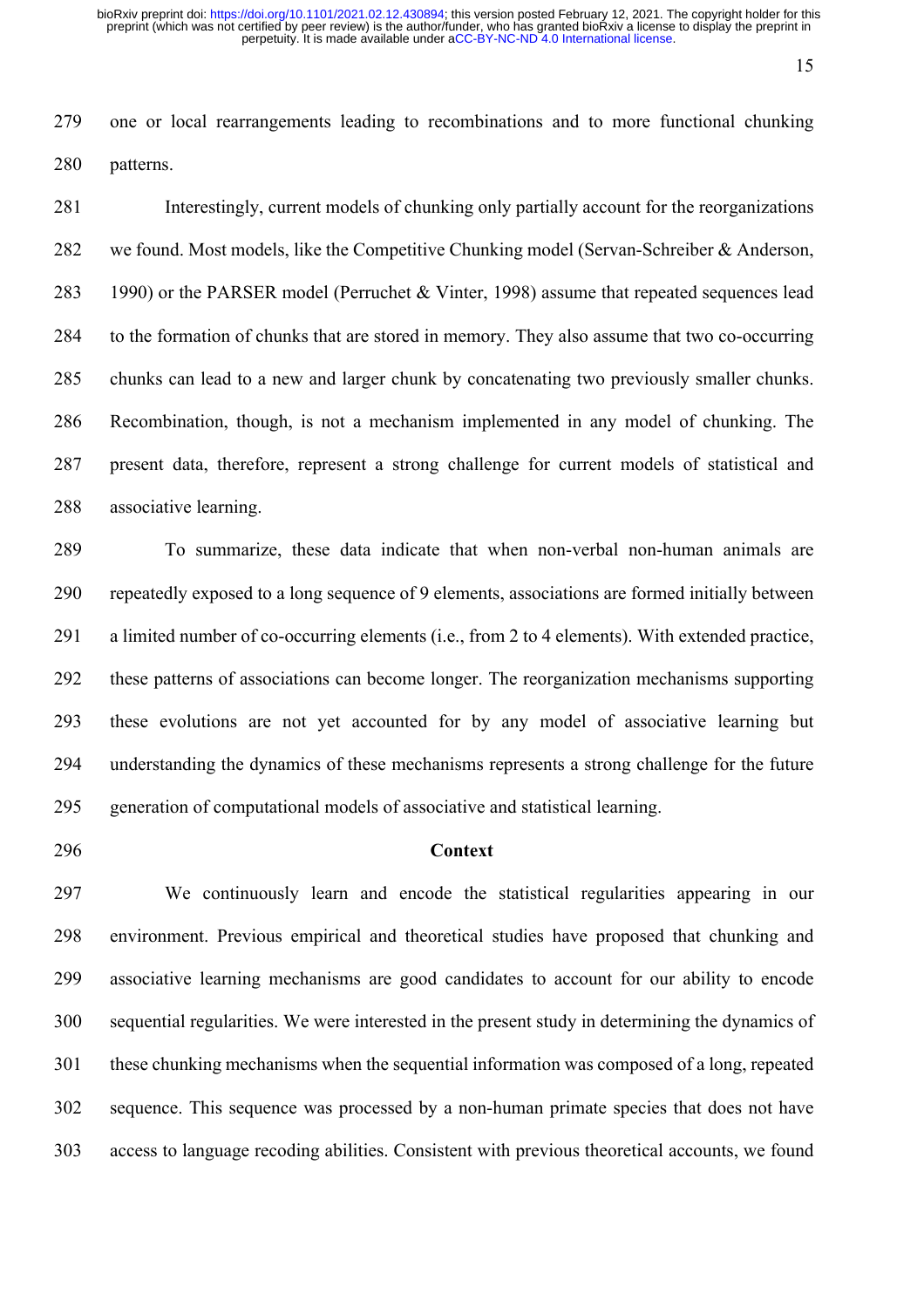| 304 | that the long sequence was initially parsed into small chunks. After extensive training, some of |
|-----|--------------------------------------------------------------------------------------------------|
| 305 | these small chunks were concatenated leading to longer chunks and to a more efficient            |
| 306 | processing of the sequence. However, we also found other types of chunk reorganizations, that    |
| 307 | we called "recombinations", that are not predicted by current models of statistical and          |
| 308 | associative learning. These results will certainly provide new constraints for elaborating the   |
| 309 | next generations of computational models accounting for chunking mechanisms.                     |
| 310 | Acknowledgements                                                                                 |
| 311 | This work was supported by the BLRI Labex (ANR-11-LABX-0036), Institut Convergence               |
| 312 | ILCB (ANR-16-CONV-0002), the CHUNKED ANR project (#ANR-17-CE28-0013-02) and                      |
| 313 | IDEXLYON Fellowship of the University of Lyon as part of the Programme Investissements           |
| 314 | d'Avenir (ANR-16-IDEX-0005). The funders had no role in study design, data collection and        |
| 315 | analysis, decision to publish, or preparation of the manuscript. We are grateful to Laura        |
| 316 | Ordonnez-Magro for her helpful comments on a previous version of the manuscript.                 |
| 317 | <b>Open Practices Statements</b>                                                                 |
| 318 | Data from the experiment are available on Open Science Framework at                              |
| 319 | https://osf.io/xcw95/.                                                                           |
| 320 | <b>Conflict of Interest</b>                                                                      |
| 321 | LT, JF, DN and AR declare that they have no conflict of interest.                                |
| 322 | <b>Animal rights</b>                                                                             |
| 323 | This research adhered to the applicable French rules for ethical treatment of research           |
| 324 | animals and received ethical approval from the French Ministry of Education (approval            |
| 325 | APAFIS#2717-2015111708173794 10 v3).                                                             |
| 326 |                                                                                                  |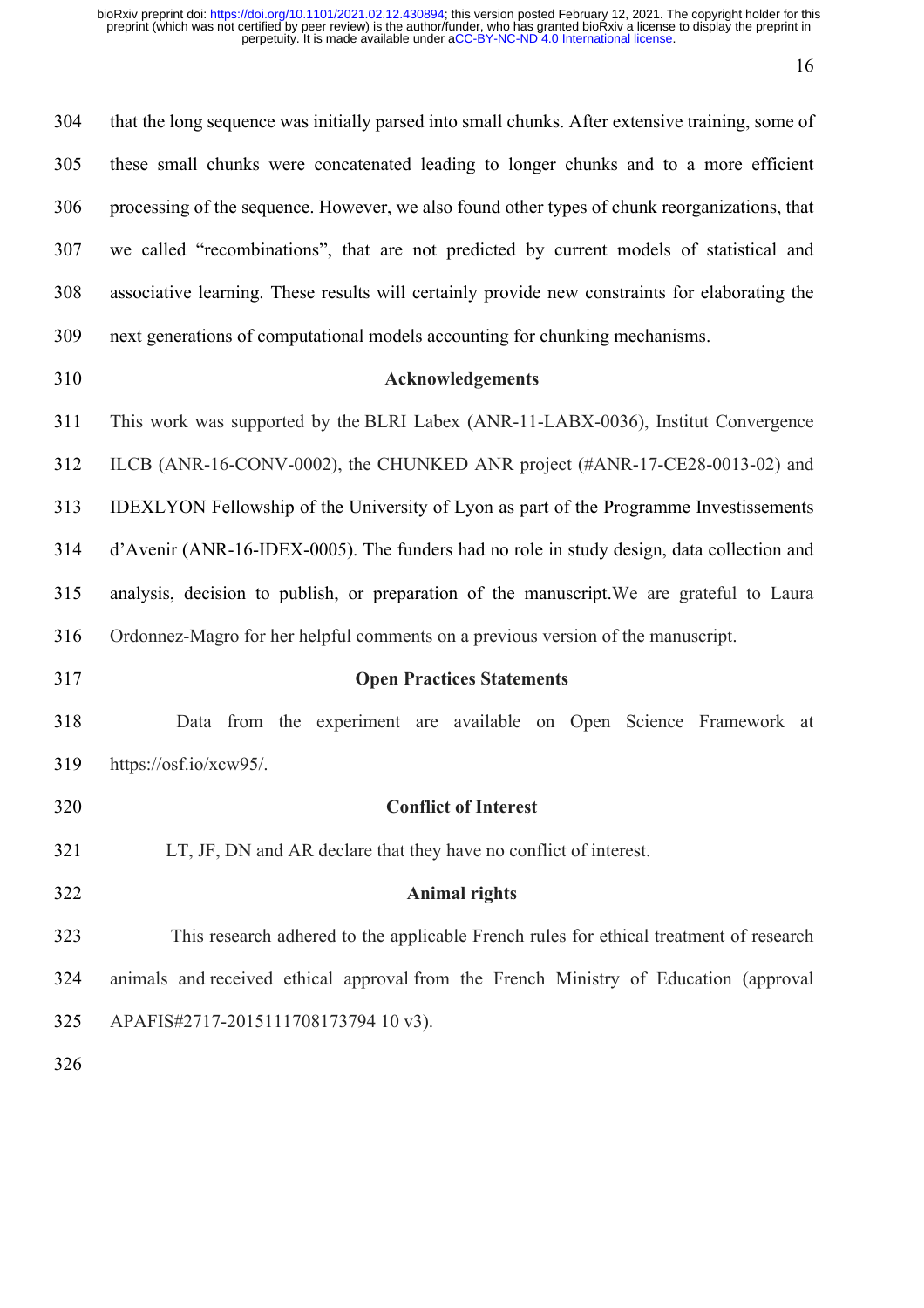| 327<br>328 | <b>References</b>                                                                               |
|------------|-------------------------------------------------------------------------------------------------|
| 329        | Abrahamse, E., Ruitenberg, M., De Kleine, E., & Verwey, W. B. (2013). Control of automated      |
| 330        | behavior: insights from the discrete sequence production task. Frontiers in Human               |
| 331        | Neuroscience, 7, 82.                                                                            |
| 332        | Allen, P. A., & Coyne, A. C. (1988). Age differences in primary organization or processing      |
| 333        | variability? Part I: An examination of age and primary organization. Experimental               |
| 334        | Aging Research, 14(3), 143-149.                                                                 |
| 335        | Bo, J., Borza, V., & Seidler, R. D. (2009). Age-related declines in visuospatial working memory |
| 336        | with<br>deficits in explicit motor sequence<br>learning. Journal<br>correlate<br>of             |
| 337        | Neurophysiology, 102(5), 2744-2754.                                                             |
| 338        | Bottary, R., Sonni, A., Wright, D., & Spencer, R. M. (2016). Insufficient chunk concatenation   |
| 339        | may underlie changes in sleep-dependent consolidation of motor sequence learning in             |
| 340        | older adults. Learning & Memory, 23(9), 455-459.                                                |
| 341        | Chase, W. G., & Simon, H. A. (1973). Perception in chess. Cognitive Psychology, 4(1), 55-81.    |
| 342        | Cohen, A., Ivry, R. I., & Keele, S. W. (1990). Attention and structure in sequence              |
| 343        | learning. Journal of Experimental Psychology: Learning, Memory, and                             |
| 344        | Cognition, 16(1), 17.                                                                           |
| 345        | Conway, C. M., & Christiansen, M. H. (2001). Sequential learning in non-human                   |
| 346        | primates. Trends in Cognitive Sciences, 5(12), 539-546.                                         |
| 347        | Cowan, N. (1988). Evolving conceptions of memory storage, selective attention, and their        |
| 348        | mutual constraints within the human information-processing system. Psychological                |
| 349        | Bulletin, 104(2), 163.                                                                          |
| 350        | Cowan, N. (2017). The many faces of working memory and short-term storage. Psychonomic          |
| 351        | Bulletin & Review, 24(4), 1158-1170.                                                            |
|            |                                                                                                 |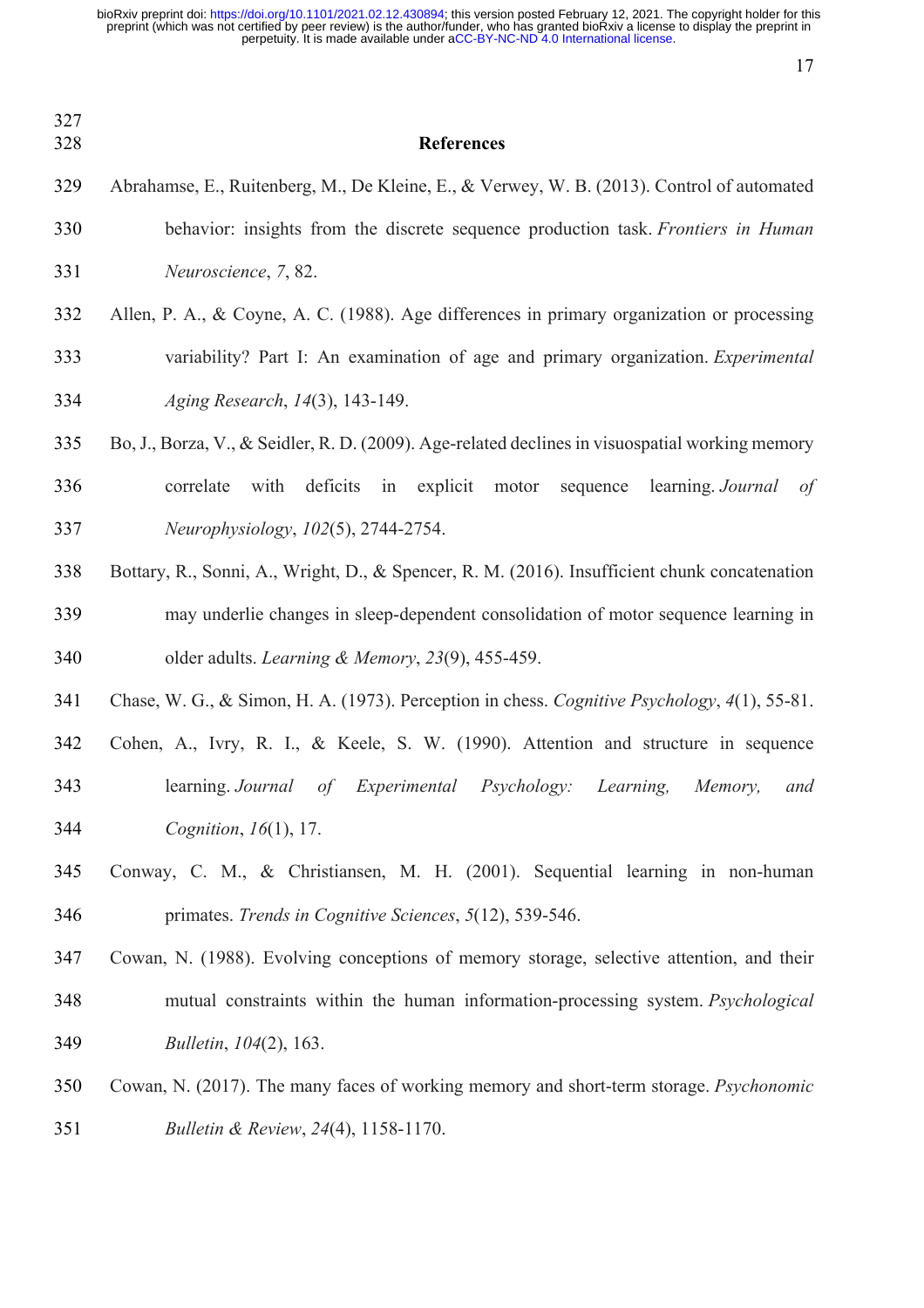- Diedrichsen, J., & Kornysheva, K. (2015). Motor skill learning between selection and execution. *Trends in Cognitive Sciences*, *19*(4), 227-233.
- Fagot, J., & Bonté, E. (2010). Automated testing of cognitive performance in monkeys: Use of
- a battery of computerized test systems by a troop of semi-free-ranging baboons (Papio papio). *Behavior Research Methods*, *42*(2), 507-516.
- 
- Gobet, F., Lane, P. C., Croker, S., Cheng, P. C., Jones, G., Oliver, I., & Pine, J. M. (2001).
- Chunking mechanisms in human learning. *Trends in Cognitive Sciences*, *5*(6), 236-243.
- Gobet, F., Lloyd-Kelly, M., & Lane, P. C. (2016). What's in a name? The multiple meanings of "Chunk" and "Chunking". *Frontiers in Psychology*, *7*, 102.
- Grafton, S. T., Hazeltine, E., & Ivry, R. B. (2002). Motor sequence learning with the nondominant left hand. *Experimental Brain Research*, *146*(3), 369-378.
- Johnson, N. F. (1970). The role of chunking and organization in the process of recall. In *Psychology of Learning and Motivation* (Vol. 4, pp. 171-247). Academic Press.
- Kennerley, S. W., Sakai, K., & Rushworth, M. F. S. (2004). Organization of action sequences and the role of the pre-SMA. *Journal of Neurophysiology*, *91*(2), 978-993.
- Mathy, F., & Feldman, J. (2012). What's magic about magic numbers? Chunking and data compression in short-term memory. *Cognition*, *122*(3), 346-362.
- Miller, G. A. (1956). The magical number seven, plus or minus two: Some limits on our capacity for processing information. *Psychological Review*, *63*(2), 81.
- 371 Minier, L., Fagot, J., & Rey, A. (2016). The temporal dynamics of regularity extraction in non-human primates. *Cognitive Science*, *40*(4), 1019-1030.
- Nemeth, D., Janacsek, K., Londe, Z., Ullman, M. T., Howard, D. V., & Howard, J. H. (2010).
- Sleep has no critical role in implicit motor sequence learning in young and old adults. *Experimental Brain Research*, *201*(2), 351-358.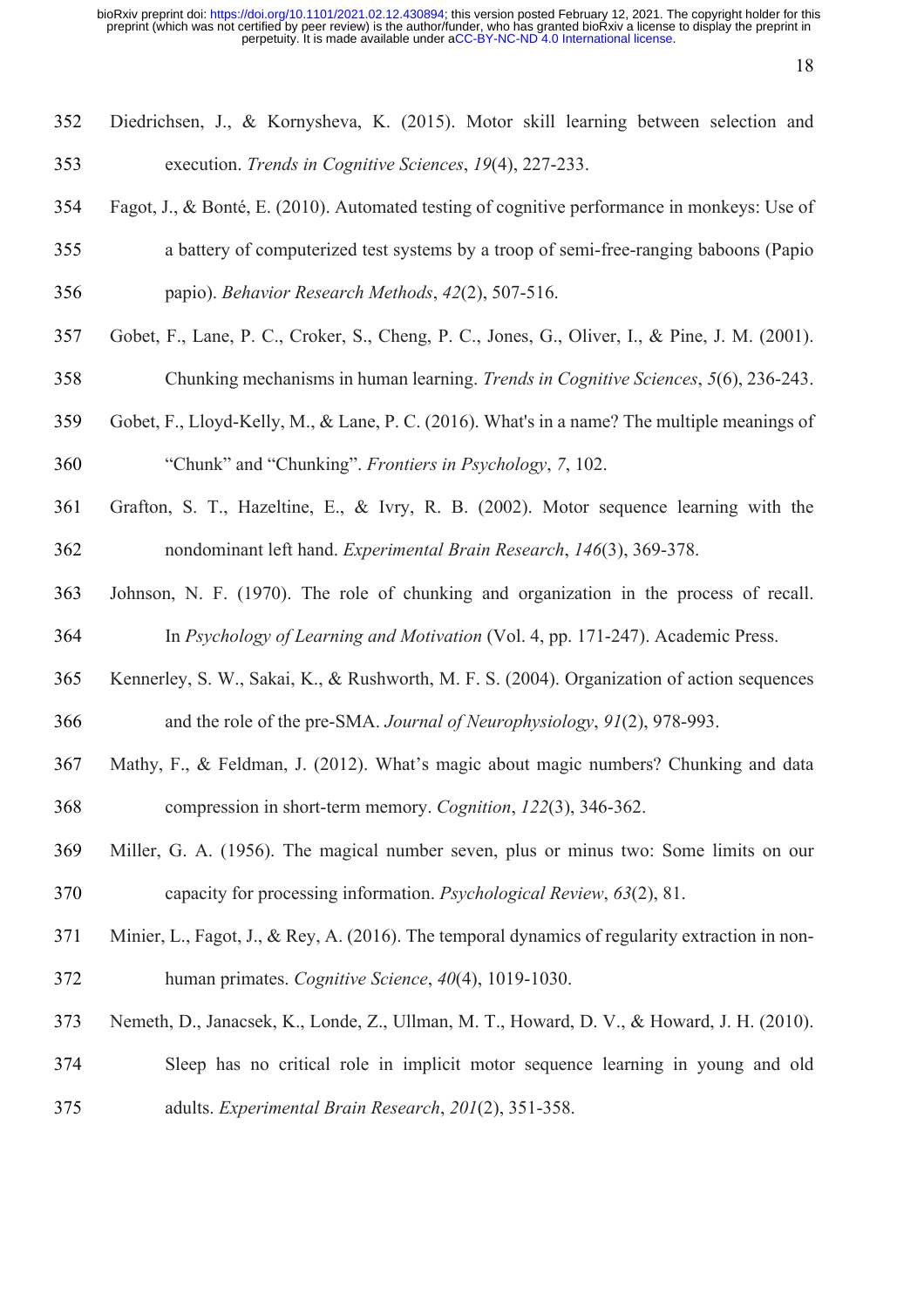- Nissen, M. J., & Bullemer, P. (1987). Attentional requirements of learning: Evidence from performance measures. *Cognitive Psychology*, *19*(1), 1-32.
- Perruchet, P., & Vinter, A. (1998). PARSER: A model for word segmentation. *Journal of Memory and Language*, *39*(2), 246-263.
- Perruchet, P., & Vinter, A. (2002). The self-organizing consciousness. *Behavioral and Brain Sciences*, *25*(3), 297-330.
- Rey, A., Minier, L., Malassis, R., Bogaerts, L., & Fagot, J. (2019). Regularity extraction across species: Associative learning mechanisms shared by human and non‐human primates. *Topics in Cognitive Science*, *11*(3), 573-586.
- Ramkumar, P., Acuna, D. E., Berniker, M., Grafton, S. T., Turner, R. S., & Kording, K. P. (2016). Chunking as the result of an efficiency computation trade-off. *Nature Communications, 7(1)*, 1-11.
- Sakai, K., Kitaguchi, K., & Hikosaka, O. (2003). Chunking during human visuomotor sequence learning. *Experimental Brain Research*, *152*(2), 229-242.
- Scarf, D., Smith, C. D., Jaswal, V. K., Magnuson, J. S., & Terrace, H. (2018). Chunky Monkey?
- The spontaneous temporal chunking of simultaneous chains by Humans (Homo
- Sapiens) and rhesus monkeys (Macaca mulatta). In A. Ibáñez-Contreras & B.
- Hernandez-Godinez (Eds), *Studies of Rhesus Monkeys and their Behaviors* (p. 39-58).
- Nova Science Publishers.
- Servan-Schreiber, E., & Anderson, J. R. (1990). Learning artificial grammars with competitive chunking. *Journal of Experimental Psychology: Learning, Memory, and Cognition*, *16*(4), 592.
- Song, S., & Cohen, L. (2014). Impact of conscious intent on chunking during motor learning. *Learning & Memory*, *21*(9), 449-451.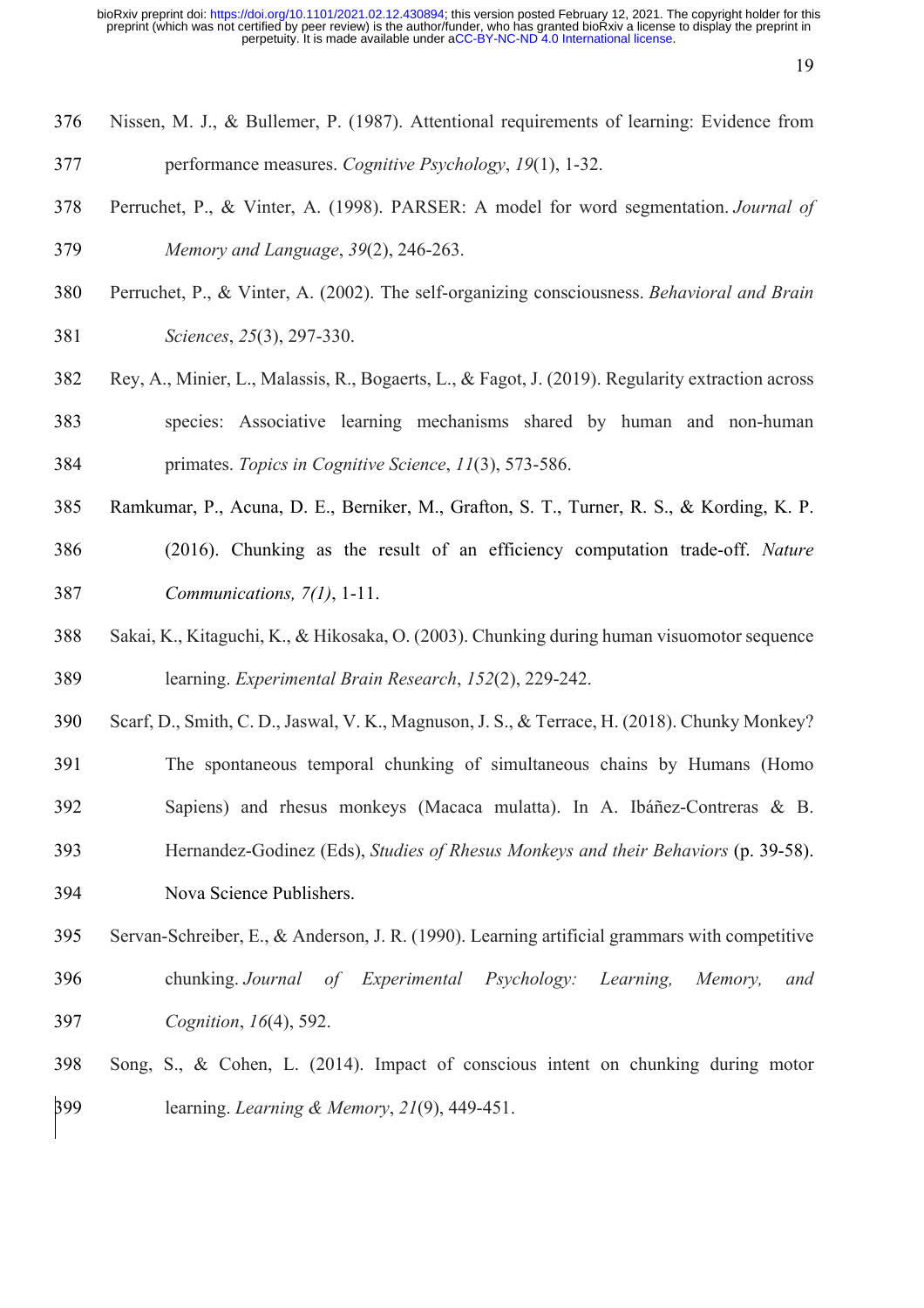- Terrace H.S. (2002) The Comparative Psychology of Chunking. In S.B. Fountain, M.D.
- Bunsey, J.H. Danks, & M.K. McBeath (eds), *Animal Cognition and Sequential Behavior*
- (p. 23-55). Springer, Boston, MA.
- Verwey, W. B. (1996). Buffer loading and chunking in sequential keypressing. *Journal of Experimental Psychology: Human Perception and Performance*, *22*(3), 544.
- Verwey, W. B. (2001). Concatenating familiar movement sequences: The versatile cognitive processor. *Acta Psychologica*, *106*(1-2), 69-95.
- Verwey, W. B., & Eikelboom, T. (2003). Evidence for lasting sequence segmentation in the discrete sequence-production task. *Journal of Motor Behavior*, *35*(2), 171-181.
- Verwey, W. B., Lammens, R., & van Honk, J. (2002). On the role of the SMA in the discrete sequence production task: a TMS study. *Neuropsychologia*, *40*(8), 1268-1276.
- Willingham, D. B. (1998). A neuropsychological theory of motor skill learning. *Psychological Review*, *105*(3), 558.
- Willingham, D. B. (1999). Implicit motor sequence learning is not purely perceptual. *Memory & Cognition*, *27*(3), 561-572.
- Wymbs, N. F., Bassett, D. S., Mucha, P. J., Porter, M. A., & Grafton, S. T. (2012). Differential
- recruitment of the sensorimotor putamen and frontoparietal cortex during motor chunking in humans. *Neuron*, *74*(5), 936-946.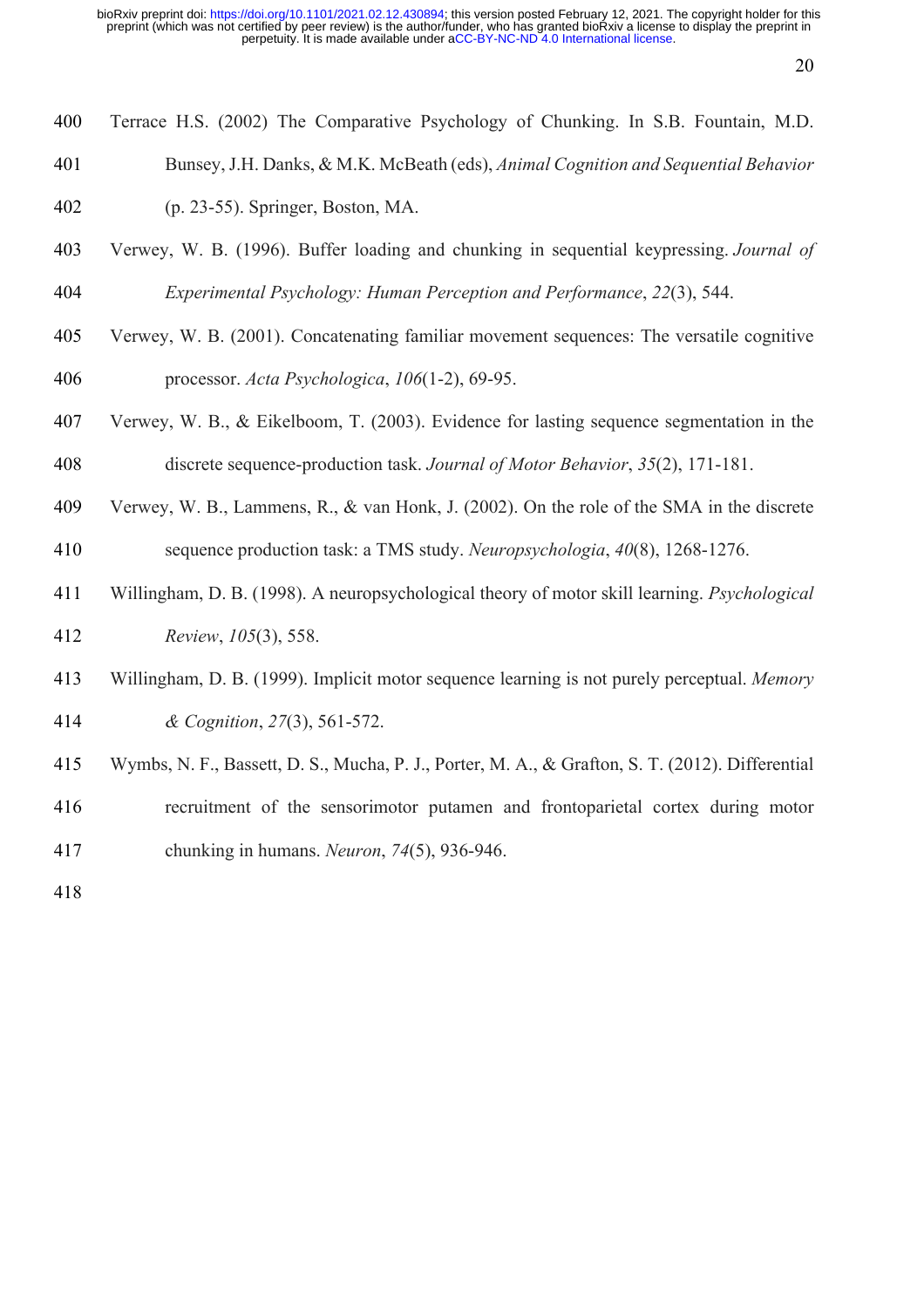# **Appendix A**

*Mean response times over the entire group of baboons for each of the 72 possible transitions* 

| calculated from the 1000 random trials.<br>421 |  |  |
|------------------------------------------------|--|--|
|------------------------------------------------|--|--|

| $1st$ position in<br>Transition |     |                          |                          | $2nd$ position in Transition |                          |                          |                |                          |     |
|---------------------------------|-----|--------------------------|--------------------------|------------------------------|--------------------------|--------------------------|----------------|--------------------------|-----|
|                                 | 1   | $\overline{2}$           | 3                        | $\overline{4}$               | 5                        | 6                        | 7              | 8                        | 9   |
| $\mathbf 1$                     |     | 519                      | 573                      | 495                          | 482                      | 509                      | 521            | 497                      | 543 |
| $\overline{2}$                  | 569 | $\overline{\phantom{a}}$ | 553                      | 513                          | 474                      | 511                      | 523            | 491                      | 509 |
| 3                               | 558 | 519                      | $\overline{\phantom{0}}$ | 513                          | 472                      | 488                      | 544            | 493                      | 512 |
| $\overline{4}$                  | 551 | 517                      | 560                      | ۰                            | 464                      | 509                      | 522            | 482                      | 546 |
| 5                               | 549 | 504                      | 552                      | 501                          | $\overline{\phantom{a}}$ | 483                      | 535            | 479                      | 527 |
| 6                               | 567 | 515                      | 546                      | 507                          | 484                      | $\overline{\phantom{0}}$ | 533            | 483                      | 511 |
| 7                               | 555 | 504                      | 558                      | 475                          | 463                      | 516                      | $\overline{a}$ | 484                      | 541 |
| 8                               | 554 | 512                      | 540                      | 485                          | 448                      | 472                      | 512            | $\overline{\phantom{a}}$ | 507 |
| 9                               | 546 | 512                      | 540                      | 514                          | 460                      | 464                      | 550            | 485                      |     |

*Note.* All transitions are in milliseconds (ms) and correspond to the time elapsed between the

423 disappearance of the red circle from the 1<sup>st</sup> position of the Transition and the monkey's touch on the 2<sup>nd</sup> position

of the Transition.